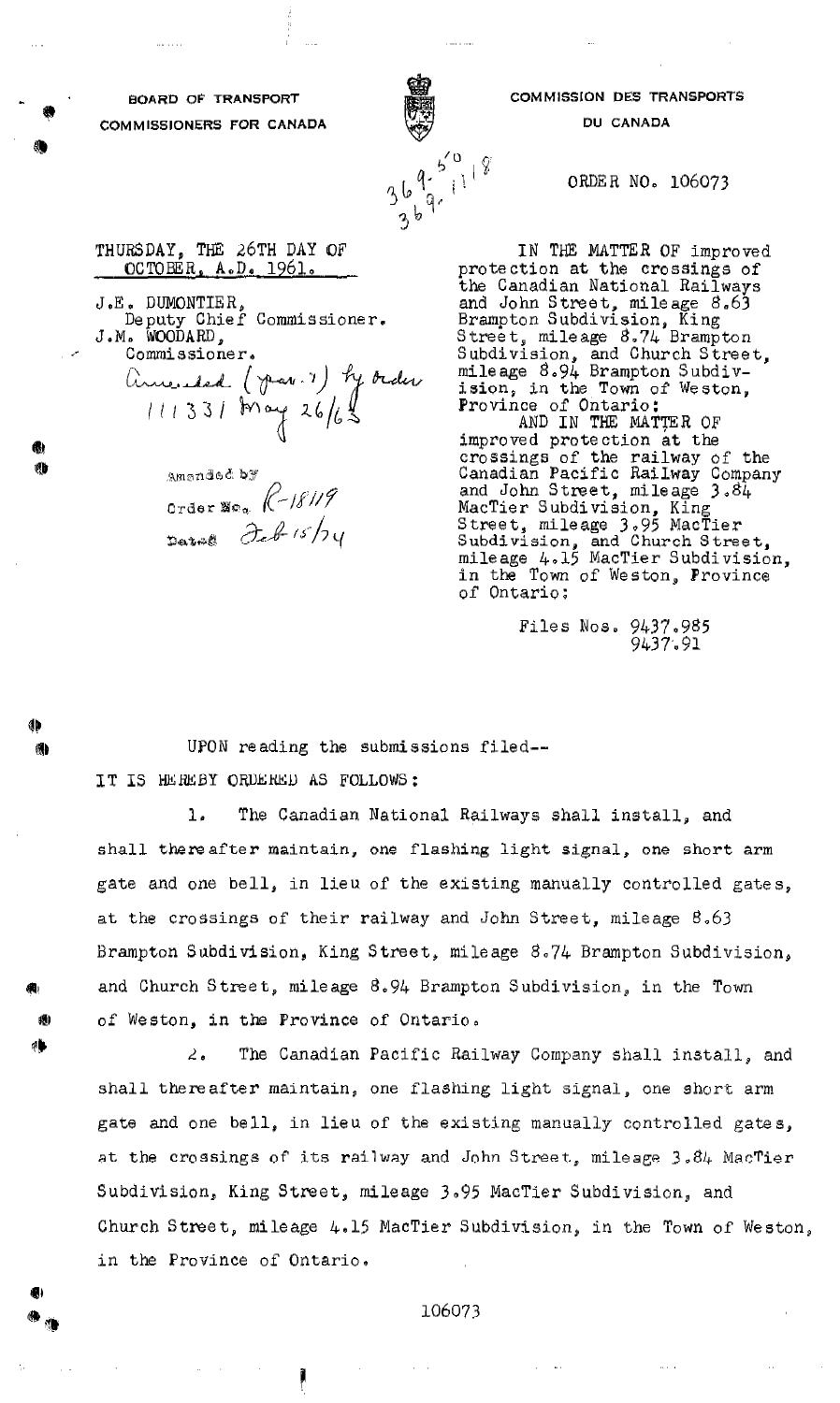## 106073

 $-2-$ 

3. The said protection shall be installed in compliance with the provisions of General Orders Nos, 811 and 830, and detailed plans showing the layout thereof on each railway shall be submitted to, and approved by, an Engineer of the Board.

4. The said protection shall be operated by a train approaching the crossings on either the Canadian National Railways or the railway of the Canadian Pacific Railway Company,

5. Eighty per cent of the cost of installing the said protection on the Canadian National Railways or the sum of \$65,600.00, whichever is the lesser, shall be paid out of The Railway Grade Crossing Fund, twelve and one-half per cent shall be paid by the Town of Weston, and the balance of the said cost shall be borne and paid by the Canadian National Railways.

6. The cost of maintenance and operation of the said protection shall be borne and paid fifty per cent by the Westen and fifty per cent by the Canadian National Railways.

7. Eighty per cent of the cost of installing the said protection on the railway of the Canadian Pacific Railway Company or  $\frac{\mathscr{U} S^2}{2}$ ,  $\frac{1}{17}$ ,  $15^{\circ}$ the sum of  $\frac{1}{2}66, \frac{1}{2}40.00$ , whichever is the lesser, shall be paid out of The Railway Grade Crossing Fund, twelve and one-half per cent shall be paid by the Town of Weston, and the balance of the said cost shall be borne and paid by the Canadian Pacific Railway Company.

 $\delta$ . The cost of maintenance and operation protection shall be borne and paid fifty per cent by the  $\pi_{\text{cell}}$  of Westen and fifty per cent by the Canadian Pacific Railway Company.

9. When the said protection is completed and placed in se rvice, no emgine,  $\exp(i\phi)$  train on the railway of the Canadian Pacific Railway Company shall exceed a speed of thirty-five miles per hour between mileage 3.5 and mileage 4.5 MacTier Subdivision,

106073

44

rb, Ita